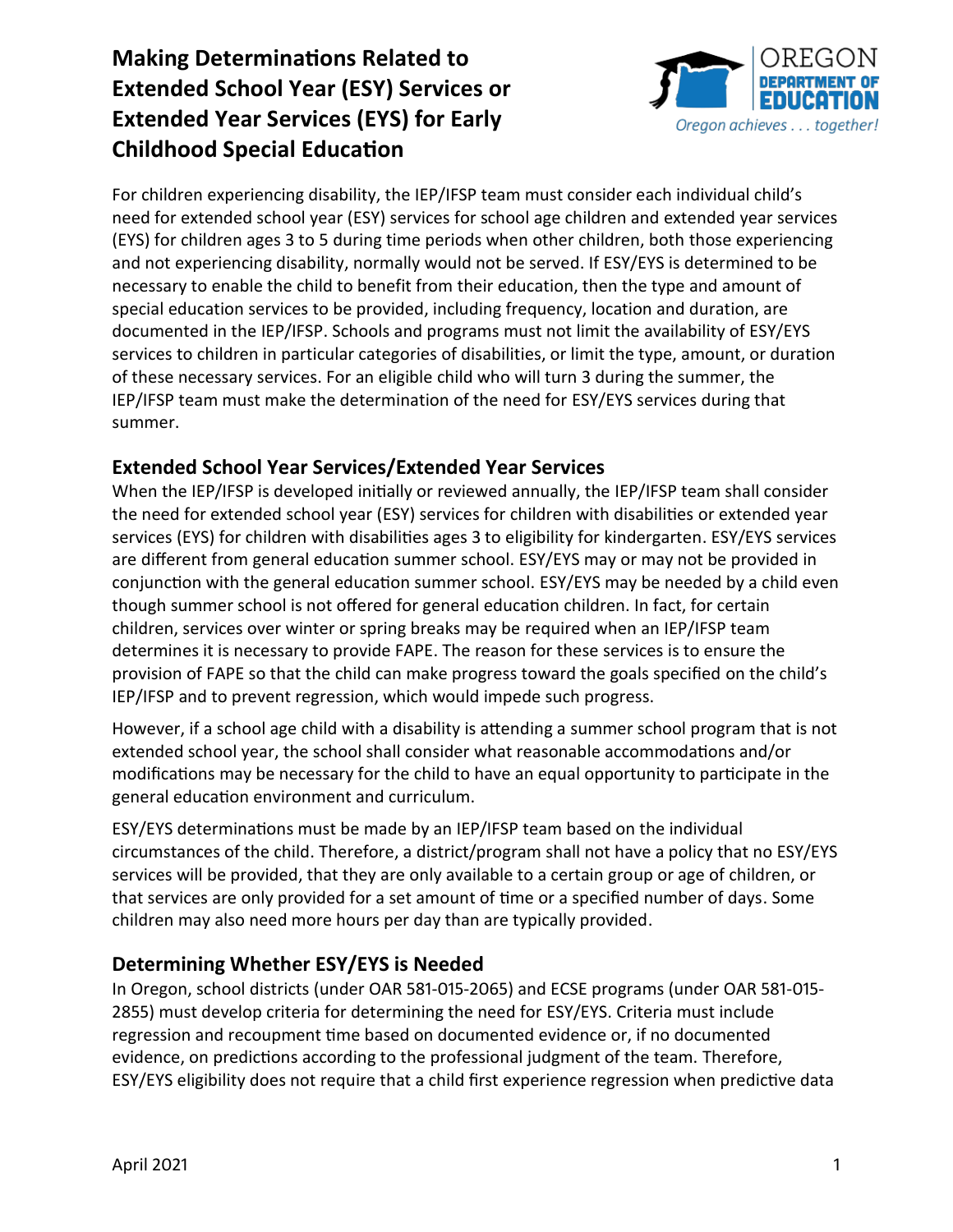

indicate that the child will experience regression from which recoupment will not occur within a reasonable time.

Regression and recoupment time are the minimum requirements that school districts/programs **must** use in establishing criteria for determining ESY/EYS needs. School districts/programs **may** consider additional criteria beyond regression/recoupment analysis within their criteria for determining the need for ESY/EYS services. Some of these additional criteria may include:

- 1. The nature or severity of the disability
- 2. The degree of regression experienced, or predicted to be experienced, by the child
- 3. The actual or predicted recovery time from this regression
- 4. The ability of the child's parents to provide the educational structure at home
- 5. The child's rate of progress
- 6. The child's behavioral and physical circumstances
- 7. The availability of alternative resources
- 8. The ability of the child to interact with children not experiencing disability
- 9. The areas of the child's curriculum which need continuous attention
- 10. The likelihood that the child is at a crucial stage of development for, at a critical point of instruction for, or is demonstrating emerging critical life skills
- 11. The child's vocational needs
- 12. The existence of extenuating circumstances that indicate the likelihood that FAPE would not be provided without ESY/EYS

This list is not intended to be exhaustive; nor, if districts/programs choose to consider these criteria as part of ESY/EYS determinations, is it intended that each element would impact planning for each child's IEP/IFSP.

### **Gathering Relevant Data for the ESY/EYS Discussion**

Determining whether ESY/EYS is needed should be done in consultation with the parents. Additionally, the IEP/IFSP team should gather information and data relevant to the required regression/recoupment analysis and any other criteria established by the school district or program. The following information and data may be useful in determining the need for ESY/EYS services:

- 1. Teacher assessment of the student's success with various instructional interventions;
- 2. Criterion-referenced and standardized test data;
- 3. Health and health-related factors, including physical, behavioral, and social/emotional functioning;
- 4. Past educational history, as appropriate, including report cards, pattern of regression after past breaks in service, and any ESY/EYS services;
- 5. Direct observation of the student's classroom performance;
- 6. IEP/IFSP goals and objectives;
- 7. Student performance (e.g., pretest and posttest data, work samples, therapy logs);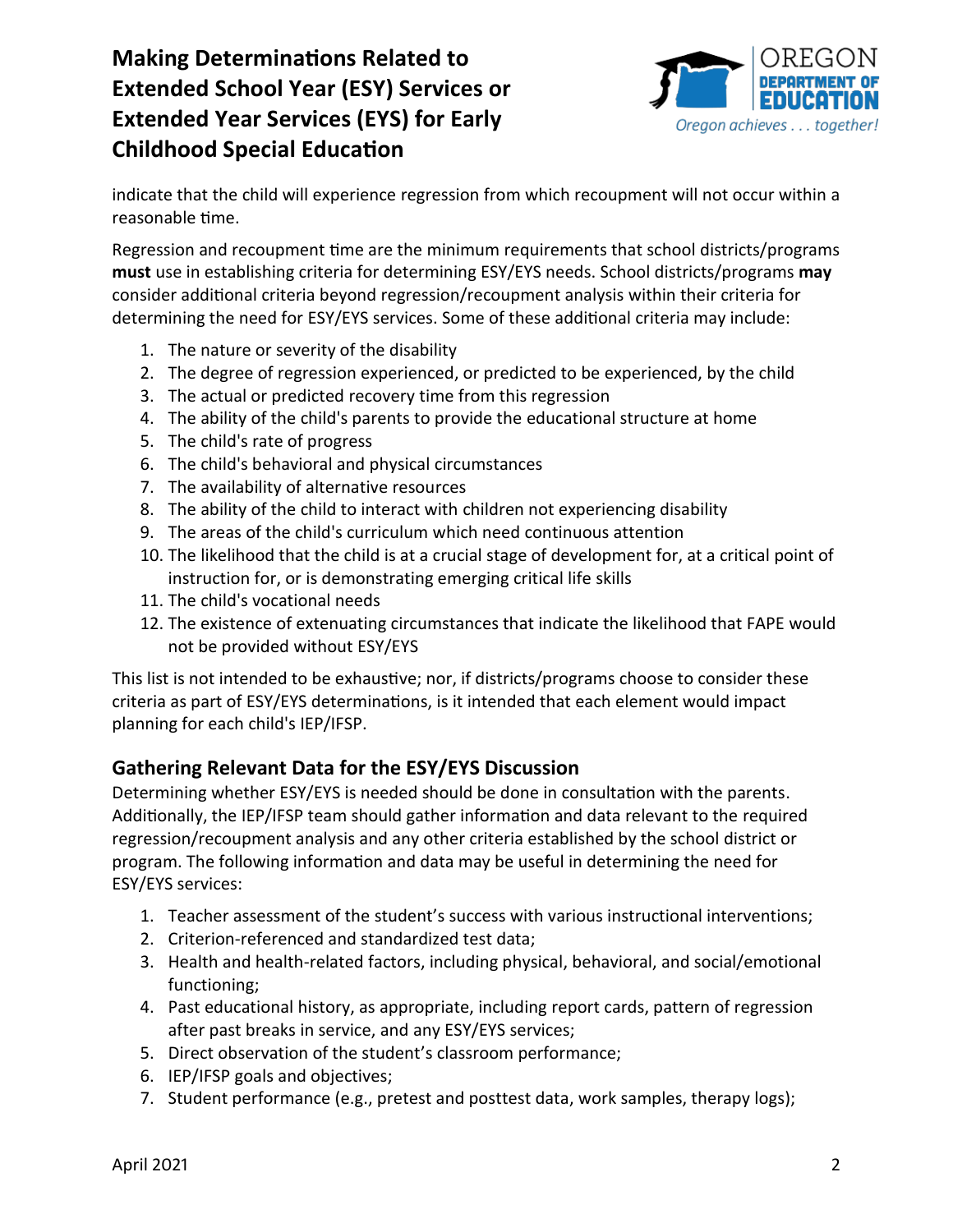

- 8. Anecdotal records from home/school;
- 9. Behavior data (e.g., point sheets, teacher-made checklists, frequency charts, referrals/discipline file); and
- 10. Student interviews, where appropriate.

## **Addressing ESY/EYS in the IEP/IFSP**

Once the IEP/IFSP team has gathered relevant data and determined that the student needs ESY/EYS services, it is important for the IEP/IFSP team to address the educational needs of each student and how they might be addressed through ESY/EYS services and documented in the student's IEP/IFSP, such as:

- 1. Scope of the special education or early childhood special education instructional services including the duration and content of the program;
- 2. Which current goals and objectives will be addressed to maintain present skills and behaviors;
- 3. Implementer(s) of the ESY/EYS services;
- 4. What related services will be made available; and
- 5. If contracting with other schools or private agencies is needed.

ESY/EYS services that the IEP/IFSP team determines are necessary must be documented in the IEP/IFSP consistent with the requirements of **OAR [581-015-2200](https://secure.sos.state.or.us/oard/viewSingleRule.action?ruleVrsnRsn=143363) Content of IEP** or **OAR [581-015-](https://secure.sos.state.or.us/oard/viewSingleRule.action?ruleVrsnRsn=143819) [2815](https://secure.sos.state.or.us/oard/viewSingleRule.action?ruleVrsnRsn=143819) IFSP Content**, as applicable. This includes the projected dates for initiation of services and modifications required for ESY/EYS and the anticipated frequency, amount, location, and duration of these services and modifications.

State regulations for ESY are established in **OA[R 581-015-2065](https://secure.sos.state.or.us/oard/viewSingleRule.action?ruleVrsnRsn=143188) Extended School Year Services**:

### **[581-015-2065](https://secure.sos.state.or.us/oard/viewSingleRule.action?ruleVrsnRsn=143188) Extended School Year Services**

- (1) School districts must ensure that extended school year services are available as necessary to provide a free appropriate public education to a child with a disability.
- (2) Extended school year services must be provided only if the child's IEP team determines, on an individual basis, that the services are necessary for the provision of free appropriate public education to the child.
- (3) A school district may not:
- (a) Limit extended school year services to particular categories of disability; or
- (b) Unilaterally limit the type, amount, or duration of those services.
- (4) The purpose of extended school year services is the maintenance of the child's learning skills or behavior, not the teaching of new skills or behaviors.
- (5) School districts must develop criteria for determining the need for extended school year services. Criteria must include regression and recoupment time based on documented evidence or, if no documented evidence, on predictions according to the professional judgment of the team.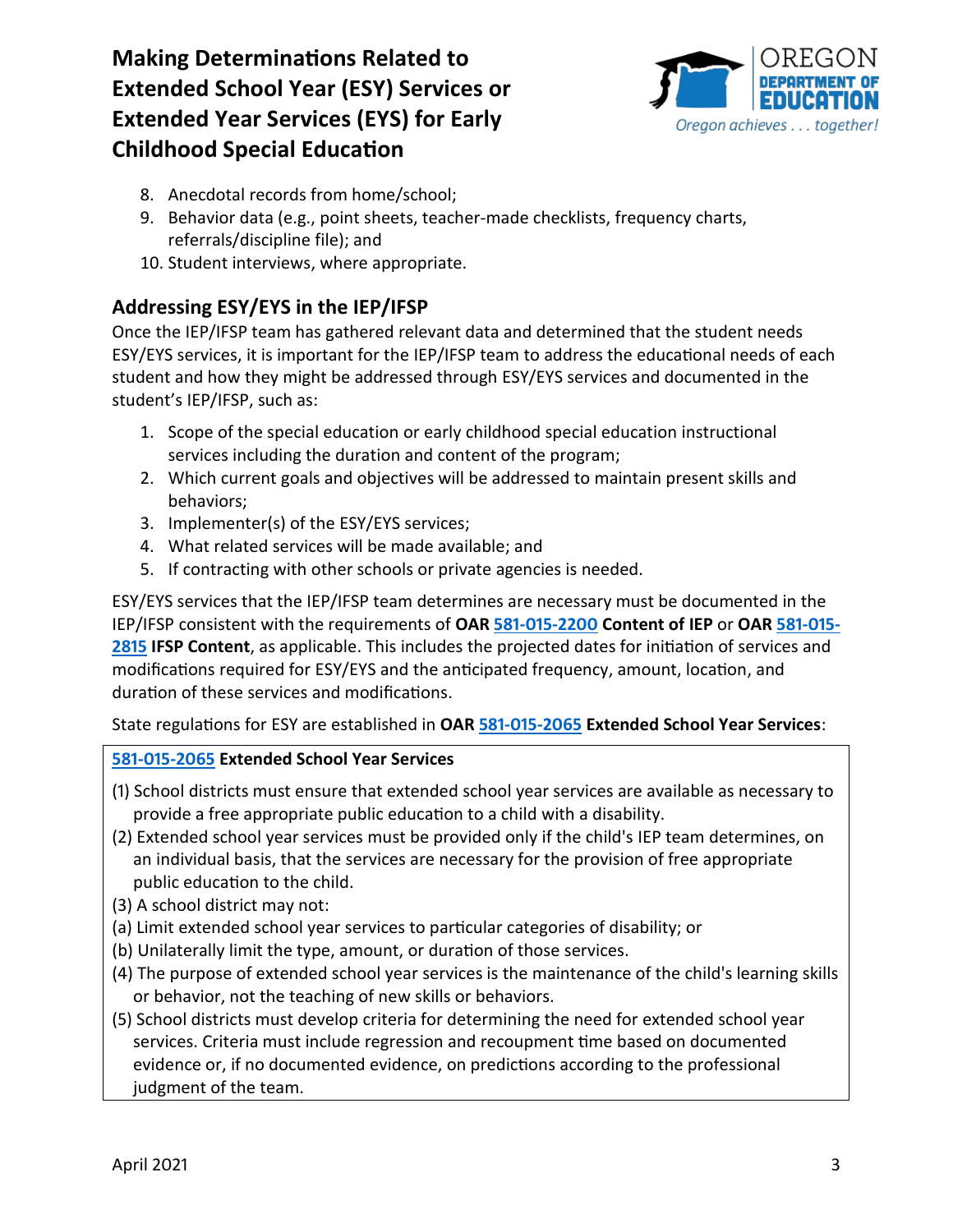

- (6) For the purposes of section (5) of this rule:
- (a) "Regression" means significant loss of skills or behaviors in any area specified on the IEP as a result of an interruption in education services;
- (b) "Recoupment" means the recovery of skills or behaviors specified on the IEP to a level demonstrated before the interruption of education services.
- (7) For the purposes of this rule, "extended school year services" means special education and related services that:
- (a) Are provided to a child with a disability:
- (A) Beyond the normal school year of the school district;
- (B) In accordance with the child's IEP; and
- (C) At no cost to the parents of the child; and
- (b) Meet the standards of the Department.

**Statutory/Other Authority:** ORS 343.055 & 343.151

### **Statutes/Other Implemented:** ORS 343.151 & 34 CFR 300.106

#### **History:**

Renumbered from 581-015-0605, ODE 10-2007, f. & cert. ef. 4-25-07

ODE 3-2000, f. & cert. ef. 2-1-00

State regulations for EYS are established in **OA[R 581-015-2855](https://secure.sos.state.or.us/oard/viewSingleRule.action?ruleVrsnRsn=143858) Extended School Year Services**:

**[581-015-2855](https://secure.sos.state.or.us/oard/viewSingleRule.action?ruleVrsnRsn=143858) Extended Year Services for ECSE**

- (1) Contractors and subcontractors must ensure that extended year services are available as necessary to provide a free appropriate public education to children eligible for ECSE services.
- (2) Extended year services must be provided only if the child's IFSP team determines, on an individual basis, in accordance with OAR 581-015-2755 and 581-015-2810 through 581-015- 2830, that services are necessary for the provision of free appropriate public education to the child.
- (3) A contractor or subcontractor may not:
- (a) Limit extended year services to particular categories of disability; or
- (b) Unilaterally limit the type, amount, or duration of those services.
- (4) The purpose of extended year services is the maintenance of the child's learning skills or behavior, not the teaching of new skills or behavior.
- (5) Contractors or subcontractors must develop criteria for determining the need for extended year services. The criteria must include:
- (a) Regression and recoupment time based on documented evidence; or
- (b) If no documented evidence, on predictions according to the professional judgment of the team.
- (6) For the purposes of section (5) of this rule: